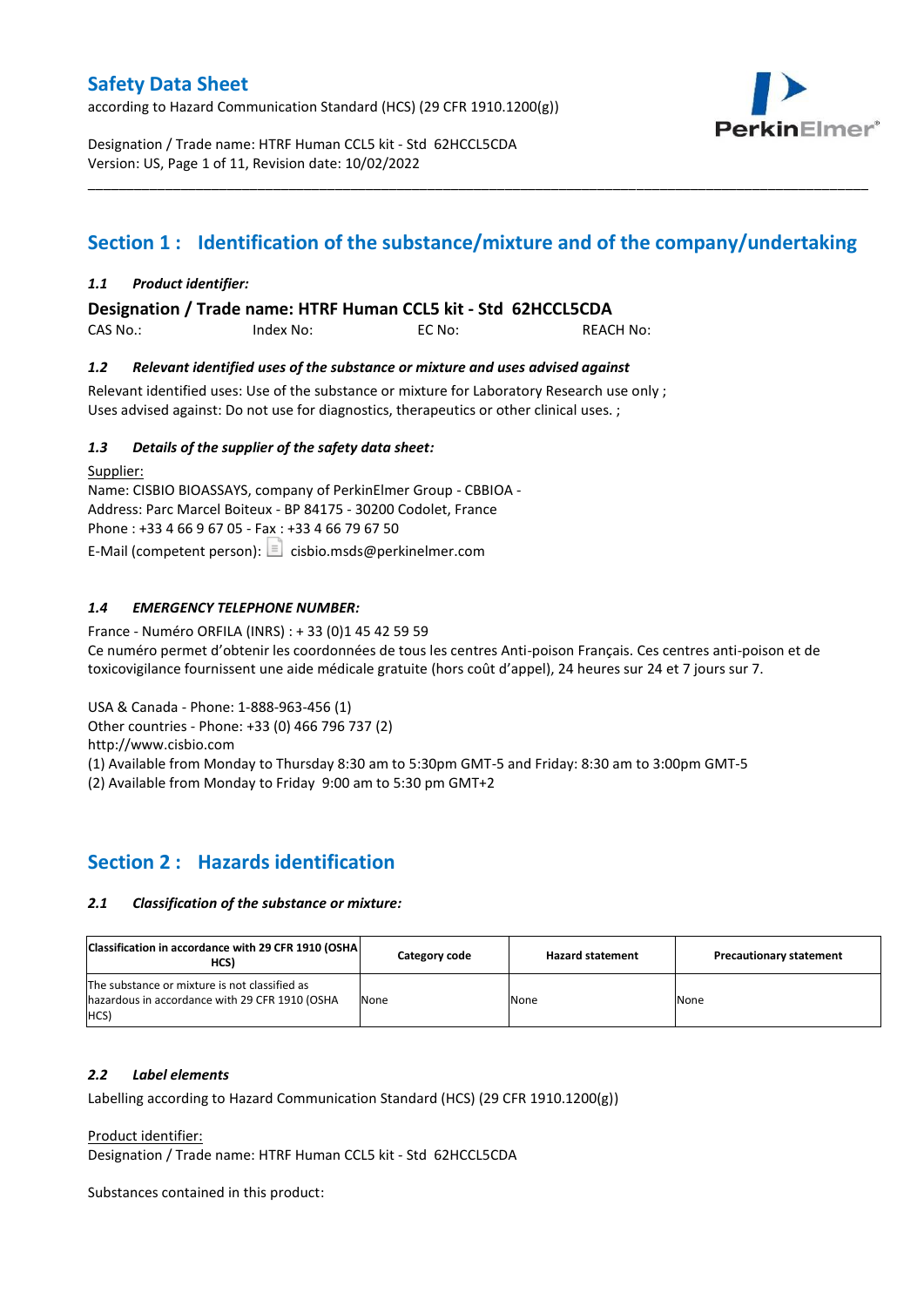according to Hazard Communication Standard (HCS) (29 CFR 1910.1200(g))

Designation / Trade name: HTRF Human CCL5 kit - Std 62HCCL5CDA Version: US, Page 2 of 11, Revision date: 10/02/2022



Hazard pictograms

Signal word:

Hazard and precautionary statements:

#### *2.3 Other hazards*

The mixture does not contain substances classified as 'Substances of Very High Concern' (SVHC) >= 0.1% published by the European CHemicals Agency (ECHA) under article 57 of REACH. The mixture satisfies neither the PBT nor the vPvB criteria for mixtures in accordance with annexe XIII of the REACH regulations EC 1907/2006. ;

\_\_\_\_\_\_\_\_\_\_\_\_\_\_\_\_\_\_\_\_\_\_\_\_\_\_\_\_\_\_\_\_\_\_\_\_\_\_\_\_\_\_\_\_\_\_\_\_\_\_\_\_\_\_\_\_\_\_\_\_\_\_\_\_\_\_\_\_\_\_\_\_\_\_\_\_\_\_\_\_\_\_\_\_\_\_\_\_\_\_\_\_\_\_\_\_\_\_\_\_\_

Adverse human health effects: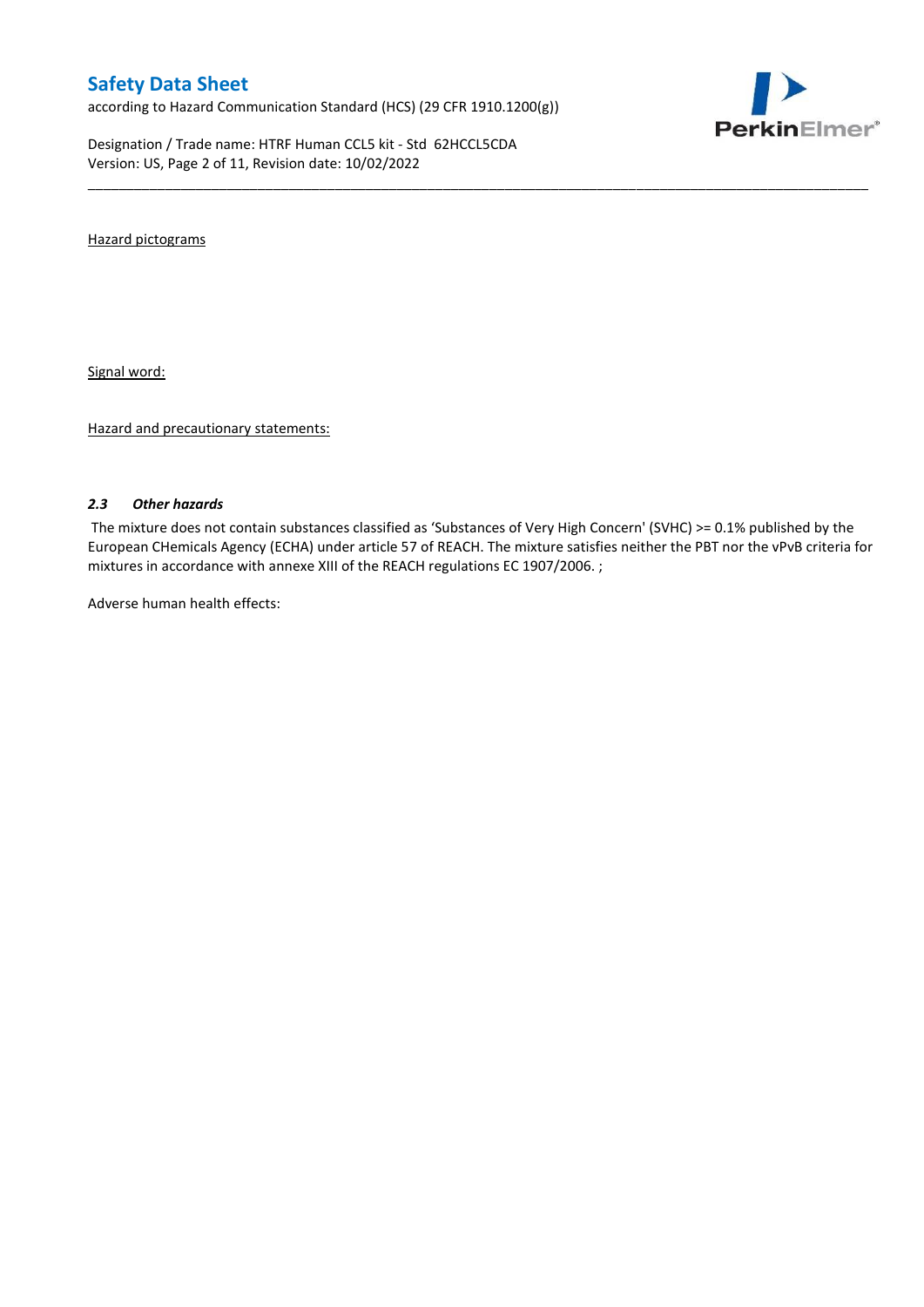according to Hazard Communication Standard (HCS) (29 CFR 1910.1200(g))



Designation / Trade name: HTRF Human CCL5 kit - Std 62HCCL5CDA Version: US, Page 3 of 11, Revision date: 10/02/2022

## **Section 3 : Composition/information on ingredients**

### *3.2 Mixtures*

Hazardous ingredients:

This mixture does not contain any hazardous substances at the concentration limits given in Regulation (EC) No. 1272/2008 and OSHA Hazard Communication Standard 29 CFR 1910.1200.

\_\_\_\_\_\_\_\_\_\_\_\_\_\_\_\_\_\_\_\_\_\_\_\_\_\_\_\_\_\_\_\_\_\_\_\_\_\_\_\_\_\_\_\_\_\_\_\_\_\_\_\_\_\_\_\_\_\_\_\_\_\_\_\_\_\_\_\_\_\_\_\_\_\_\_\_\_\_\_\_\_\_\_\_\_\_\_\_\_\_\_\_\_\_\_\_\_\_\_\_\_

Additional information:

Full text of H- and EUH-phrases: see SECTION 16.

## **Section 4 : First aid measures**

### *4.1 Description of first aid measures*

**General information**: Do not leave affected person unattended. ; Remove affected person from the danger area and lay down. ;

**Following inhalation**: In case of respiratory tract irritation, consult a physician. ; Provide fresh air. ;

**Following skin contact**:After contact with skin, wash immediately with water ; Remove contaminated clothing ;

**Following eye contact**: After contact with the eyes, rinse with water with the eyelids open for a sufficient length of time, then consult an ophthalmologist immediately. ;

**Following ingestion**: Do NOT induce vomiting. ; Give nothing to eat or drink. ; If accidentally swallowed rinse the mouth with plenty of water (only if the person is conscious) and obtain immediate medical attention. ; **Self-protection of the first aider**:

#### *4.2 Most important symptoms and effects, both acute and delayed*

Symptoms: No known symptoms to date. ; Effects:

### *4.3 Indication of any immediate medical attention and special treatment needed*

Notes for the doctor:

## **Section 5 : Firefighting measures**

### *5.1 Extinguishing media:*

Suitable extinguishing media: This product is not flammable. Use extinguishing agent suitable for type of surrounding fire ;

#### *5.2 Special hazards arising from the substance or mixture*

Hazardous combustion products: /

### *5.3 Advice for fire-fighters*

Wear Protective clothing. ; Additional information: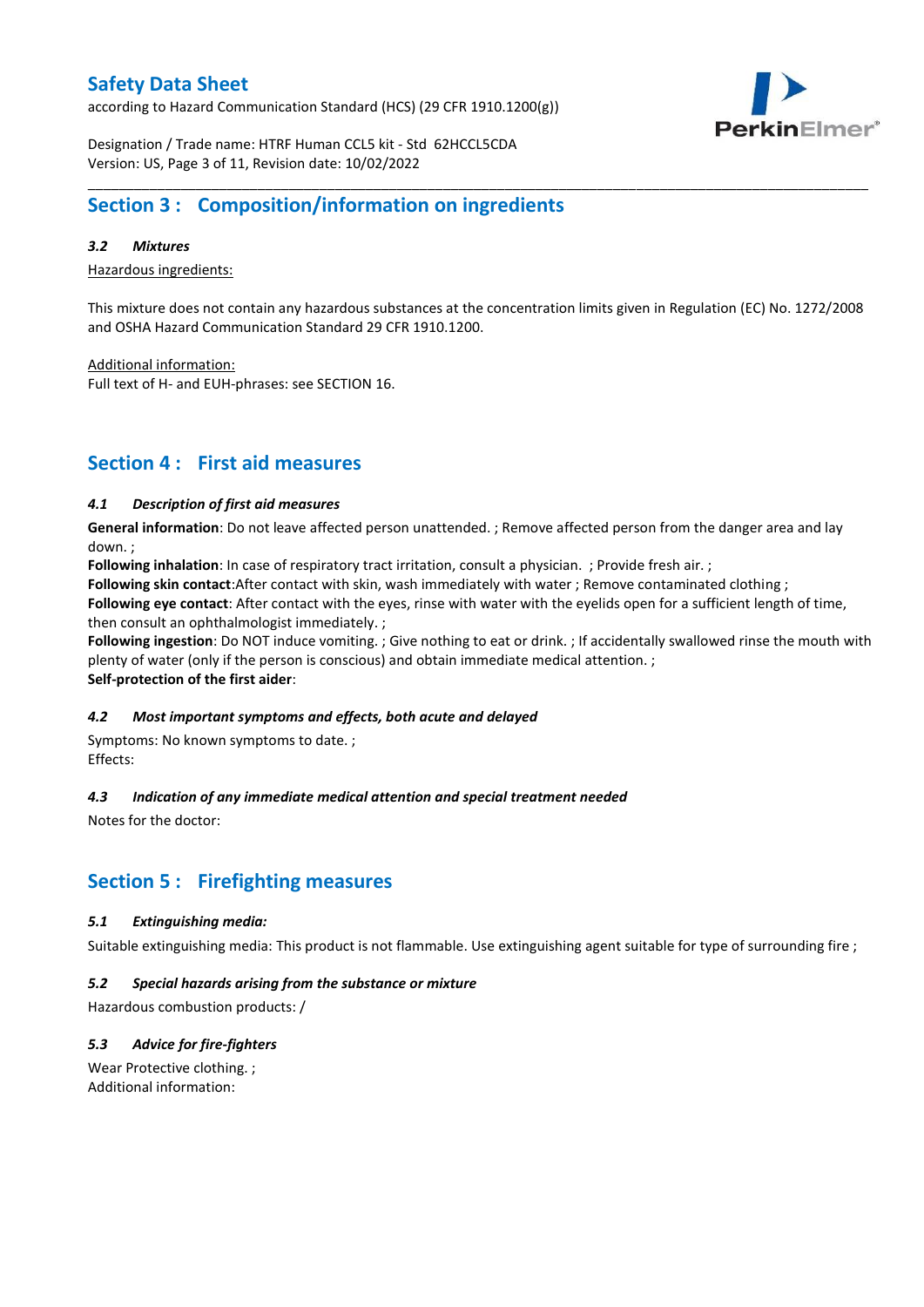according to Hazard Communication Standard (HCS) (29 CFR 1910.1200(g))



Designation / Trade name: HTRF Human CCL5 kit - Std 62HCCL5CDA Version: US, Page 4 of 11, Revision date: 10/02/2022

## **Section 6 : Accidental release measures**

### *6.1 Personal precautions, protective equipment and emergency procedures*

Emergency procedures: Provide adequate ventilation. ; Emergency procedures: Remove persons to safety. ; Personal precautions: Use personal protection equipment (see section 8). ;

\_\_\_\_\_\_\_\_\_\_\_\_\_\_\_\_\_\_\_\_\_\_\_\_\_\_\_\_\_\_\_\_\_\_\_\_\_\_\_\_\_\_\_\_\_\_\_\_\_\_\_\_\_\_\_\_\_\_\_\_\_\_\_\_\_\_\_\_\_\_\_\_\_\_\_\_\_\_\_\_\_\_\_\_\_\_\_\_\_\_\_\_\_\_\_\_\_\_\_\_\_

### *6.2 Environmental precautions*

Do not allow to enter into surface water or drains. ; Ensure all waste water is collected and treated via a waste water treatment plant. ;

#### *6.3 Methods and material for containment and cleaning up*

For cleaning up: Suitable material for taking up: Absorbing material, organic ; Other information:

### *6.4 Reference to other sections*

Additional information:

## **Section 7 : Handling and storage**

### *7.1 Precautions for safe handling*

#### Protective measures:

Advice on safe handling: Avoid contact with skin, eyes and clothes. ; Avoid: Eye contact ; Avoid: Generation/formation of aerosols ; Avoid: Skin contact ; Avoid: inhalation ; In the immediate working surroundings there must be: Emergency shower installed ; In the immediate working surroundings there must be: Provide eye shower and label its location conspicuously; Wash contaminated clothing immediately. ;

Fire preventions:

Do not eat, drink or smoke in areas where reagents are handled. ; Do not pipet by mouth ; Wear suitable one-way gloves at work ;

Advice on general occupational hygiene : Handle in accordance with good industrial hygiene and safety practice ; Observe technical data sheet. ; Remove contaminated, saturated clothing. ; Wash hands before breaks and after work. ;

### *7.2 Conditions for safe storage, including any incompatibilities*

Requirements for storage rooms and vessels: Keep container tightly closed. ; Keep-store only in original container or in properly labeled containers ; Hints on storage assembly: Materials to avoid:

Further information on storage conditions:

### *7.3 Specific end uses:*

Recommendations on specific end uses: Observe technical data sheet. ;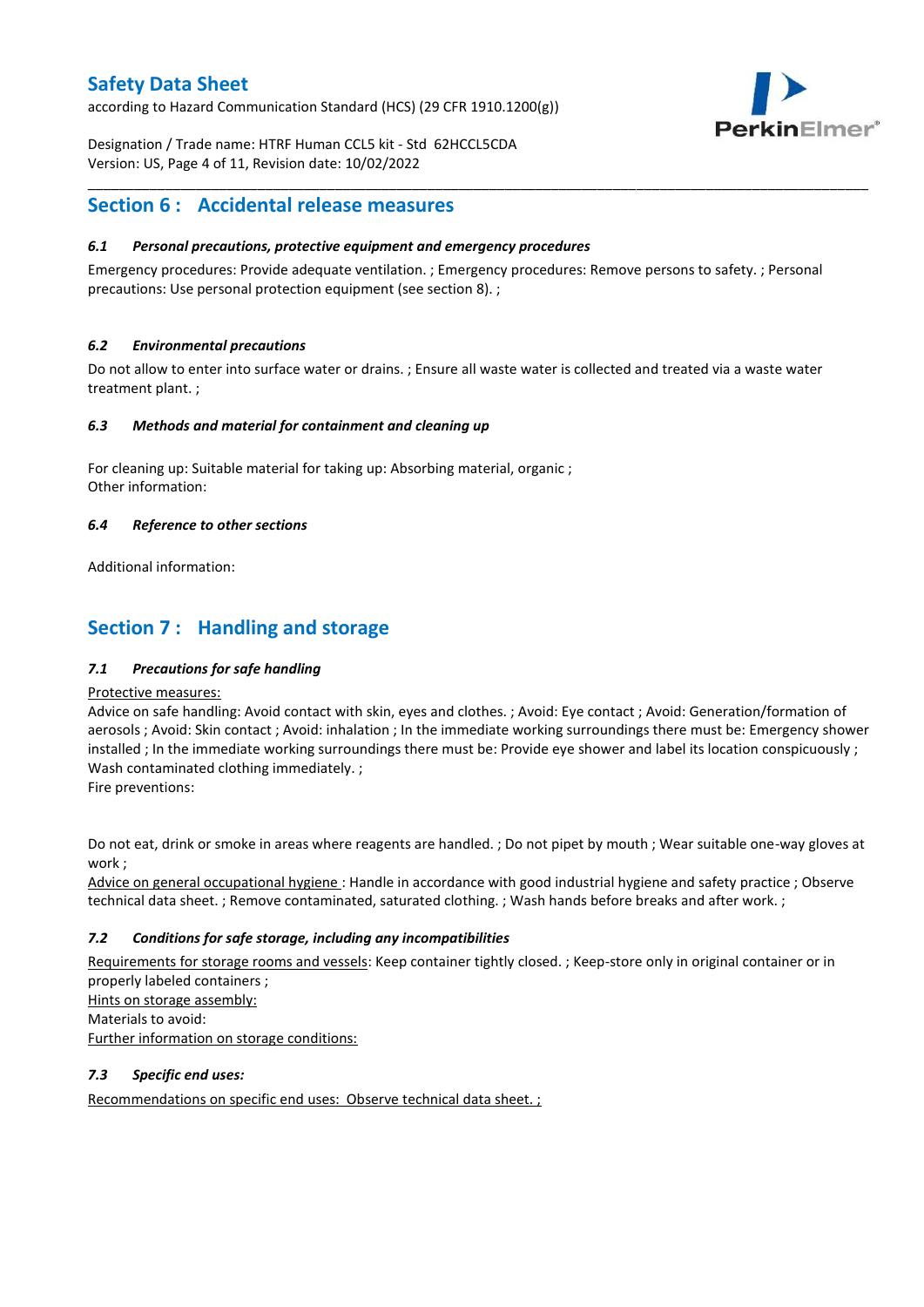according to Hazard Communication Standard (HCS) (29 CFR 1910.1200(g))



Designation / Trade name: HTRF Human CCL5 kit - Std 62HCCL5CDA Version: US, Page 5 of 11, Revision date: 10/02/2022

# **Section 8 : Exposure controls/personal protection**

### *8.1 Control parameters*

Preliminary remark:

- 8.1.1 Occupational exposure limits:
	- OSHA (USA)

### 8.1.2 DNEL/PNEC-values:

- DNEL worker
- DNEL consumer
- PNEC

#### *8.2 Exposure controls*

8.2.1 Appropriate engineering controls:

Technical measures and appropriate working operations should be given priority over the use of personal protective equipment. See section 7

\_\_\_\_\_\_\_\_\_\_\_\_\_\_\_\_\_\_\_\_\_\_\_\_\_\_\_\_\_\_\_\_\_\_\_\_\_\_\_\_\_\_\_\_\_\_\_\_\_\_\_\_\_\_\_\_\_\_\_\_\_\_\_\_\_\_\_\_\_\_\_\_\_\_\_\_\_\_\_\_\_\_\_\_\_\_\_\_\_\_\_\_\_\_\_\_\_\_\_\_\_

8.2.2 Personal protective equipment:

Eye / Face protection: Safety glasses with side-shields ;

Skin protection: Gloves ; Laboratory coats ;

Respiratory protection:Ensure adequate ventilation ;

Thermal hazards:

8.2.3 Environmental exposure controls:

Consumer exposure control

Measures related to consumer uses of the substance (as such or in mixtures): Measures related to the service life of the substance in articles:

## **Section 9 : Physical and chemical properties**

#### *9.1 Information on basic physical and chemical properties*

**A**ppearance

| <u>rippediance</u>    |         |
|-----------------------|---------|
| Physical state        | Solid ; |
| Colour                | White;  |
| Odour                 |         |
| Odour threshold (ppm) |         |

|                    | Value | Concentration<br>(mol/L) | Method | Temperature (°C) Pressure (kPa) | Remark |
|--------------------|-------|--------------------------|--------|---------------------------------|--------|
| pН                 |       |                          |        |                                 |        |
| Melting point (°C) |       |                          |        |                                 |        |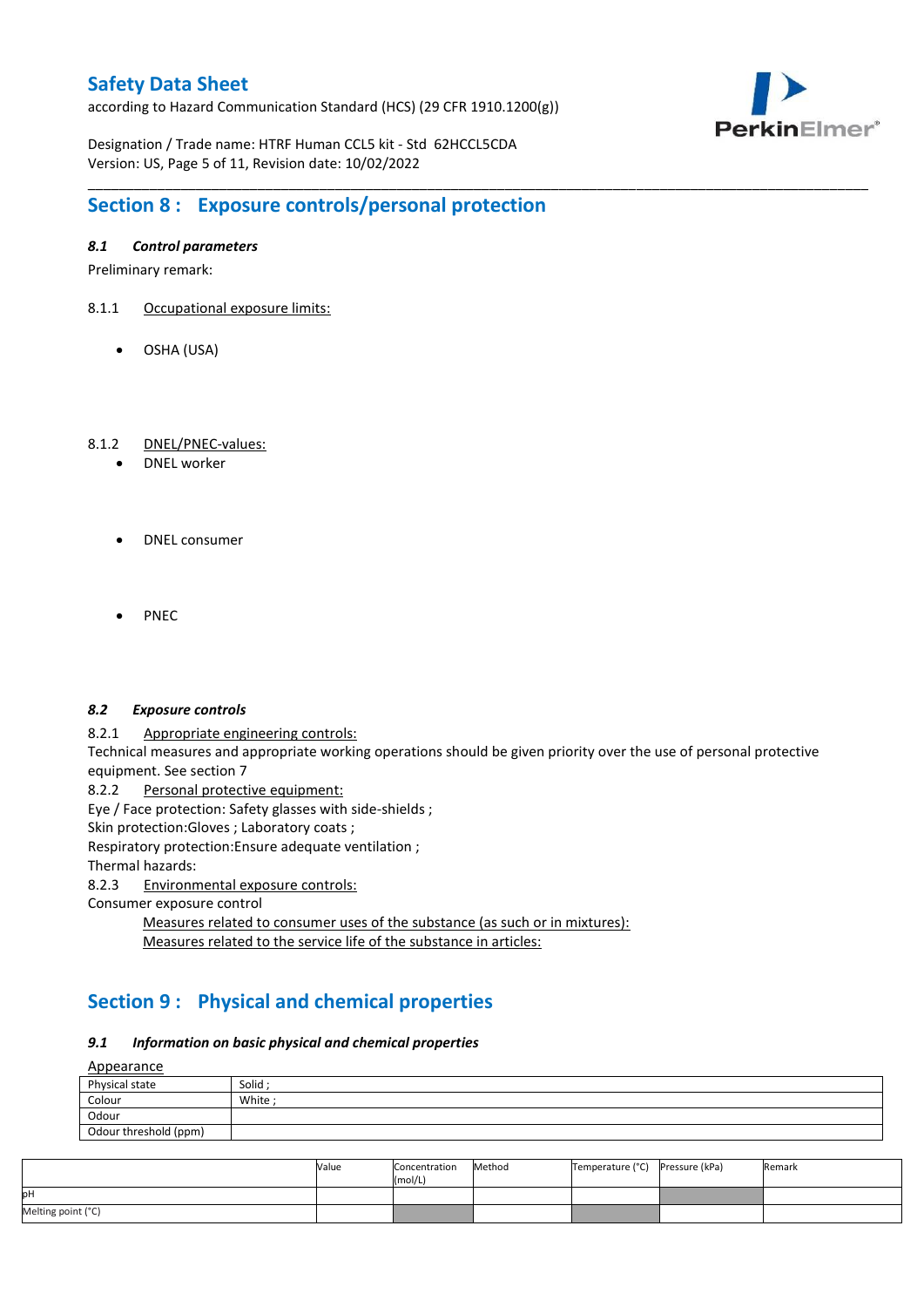according to Hazard Communication Standard (HCS) (29 CFR 1910.1200(g))



Designation / Trade name: HTRF Human CCL5 kit - Std 62HCCL5CDA Version: US, Page 6 of 11, Revision date: 10/02/2022

| Freezing point (°C)                                         |                                           |                                       |  |  |  |
|-------------------------------------------------------------|-------------------------------------------|---------------------------------------|--|--|--|
| Initial boiling point/boiling range (°C)                    |                                           |                                       |  |  |  |
| Flash point (°C)                                            |                                           |                                       |  |  |  |
| Evaporation rate (kg/m <sup>2</sup> /h)                     |                                           |                                       |  |  |  |
| Flammability (type : ) (%)                                  |                                           |                                       |  |  |  |
| Upper/lower<br>flammability or explosive<br>limits          |                                           | Upper explosive limit<br>(%)          |  |  |  |
|                                                             |                                           | Lower explosive limit (%)             |  |  |  |
| Vapour pressure (kPa)                                       |                                           |                                       |  |  |  |
| Vapour density (g/cm <sup>3</sup> )                         |                                           |                                       |  |  |  |
|                                                             |                                           | Density (g/cm <sup>3</sup> )          |  |  |  |
| Densities                                                   |                                           | Relative density (g/cm <sup>3</sup> ) |  |  |  |
|                                                             |                                           | Bulk density (g/cm <sup>3</sup> )     |  |  |  |
| Critical density (g/cm <sup>3</sup> )                       |                                           |                                       |  |  |  |
| Solubility (Type: ) (g/L)                                   |                                           |                                       |  |  |  |
| Partition coefficient (log Pow)<br>n-octanol/water at pH :  |                                           |                                       |  |  |  |
| Auto-ignition temperature (°C)                              |                                           |                                       |  |  |  |
| Decomposition temperature (°C)<br>Decomposition energy : kJ |                                           |                                       |  |  |  |
| Viscosity                                                   |                                           | Viscosity, dynamic (poiseuille)       |  |  |  |
|                                                             | Viscosity, cinematic (cm <sup>3</sup> /s) |                                       |  |  |  |
|                                                             |                                           | Explosive properties                  |  |  |  |
|                                                             |                                           | Oxidising properties                  |  |  |  |

### *9.2 Other information:*

No other relevant data available

# **Section 10 : Stability and reactivity**

#### *10.1 Reactivity*

This material is considered to be non-reactive under normal use conditions. ;

#### *10.2 Chemical stability*

- *10.3 Possibility of hazardous reactions*
- *10.4 Conditions to avoid:*

#### *10.5 Incompatible materials:*

### *10.6 Hazardous decomposition products:*

Does not decompose when used for intended uses. ; Thermal decomposition can lead to the escape of irritating gases and vapors. ;

### **Section 11 : Toxicological information**

Toxicokinetics, metabolism and distribution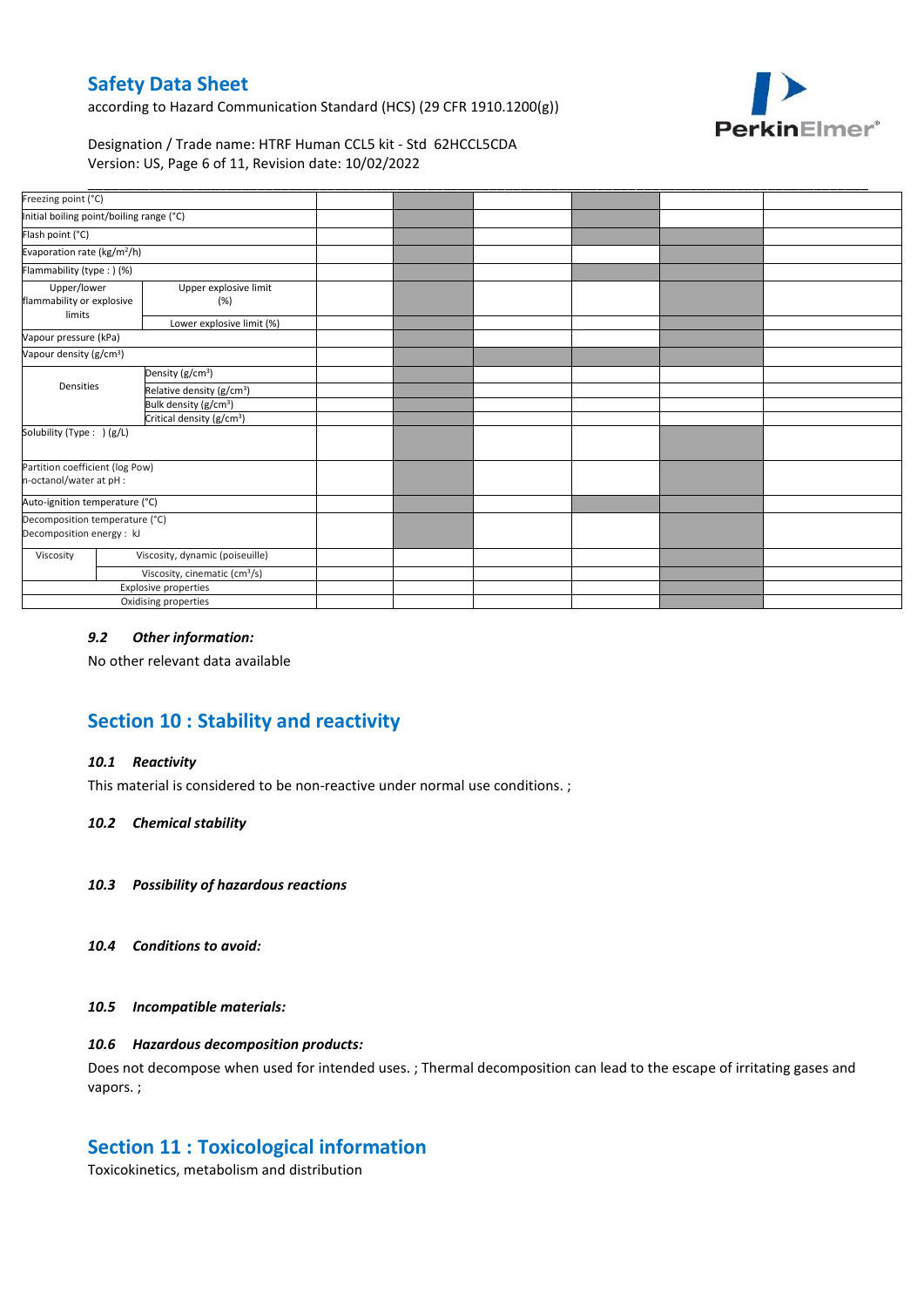according to Hazard Communication Standard (HCS) (29 CFR 1910.1200(g))

\_\_\_\_\_\_\_\_\_\_\_\_\_\_\_\_\_\_\_\_\_\_\_\_\_\_\_\_\_\_\_\_\_\_\_\_\_\_\_\_\_\_\_\_\_\_\_\_\_\_\_\_\_\_\_\_\_\_\_\_\_\_\_\_\_\_\_\_\_\_\_\_\_\_\_\_\_\_\_\_\_\_\_\_\_\_\_\_\_\_\_\_\_\_\_\_\_\_\_\_\_

Designation / Trade name: HTRF Human CCL5 kit - Std 62HCCL5CDA Version: US, Page 7 of 11, Revision date: 10/02/2022



#### *11.1 Information on toxicological effects*

Substances

**Acute toxicity**

Animal data: Acute oral toxicity:

Acute dermal toxicity:

Acute inhalative toxicity:

Practical experience / human evidence: Assessment / Classification: General Remark:

#### **•** Skin corrosion/irritation

Animal data:

In-vitro skin test method: In-vitro skin test result:

Assessment / Classification:

**Eye damage/irritation**

Animal data:

In vitro eye test method: In vitro eye test result: Assessment / Classification:

> C**MR effects (carcinogenity, mutagenicity and toxicity for reproduction)** o Germ cell mutagenicity:

Animal data:

Assessment / Classification:

o Carcinogenicity

Practical experience / human evidence: Animal data:

Other information: Assessment / Classification:

o Reproductive toxicity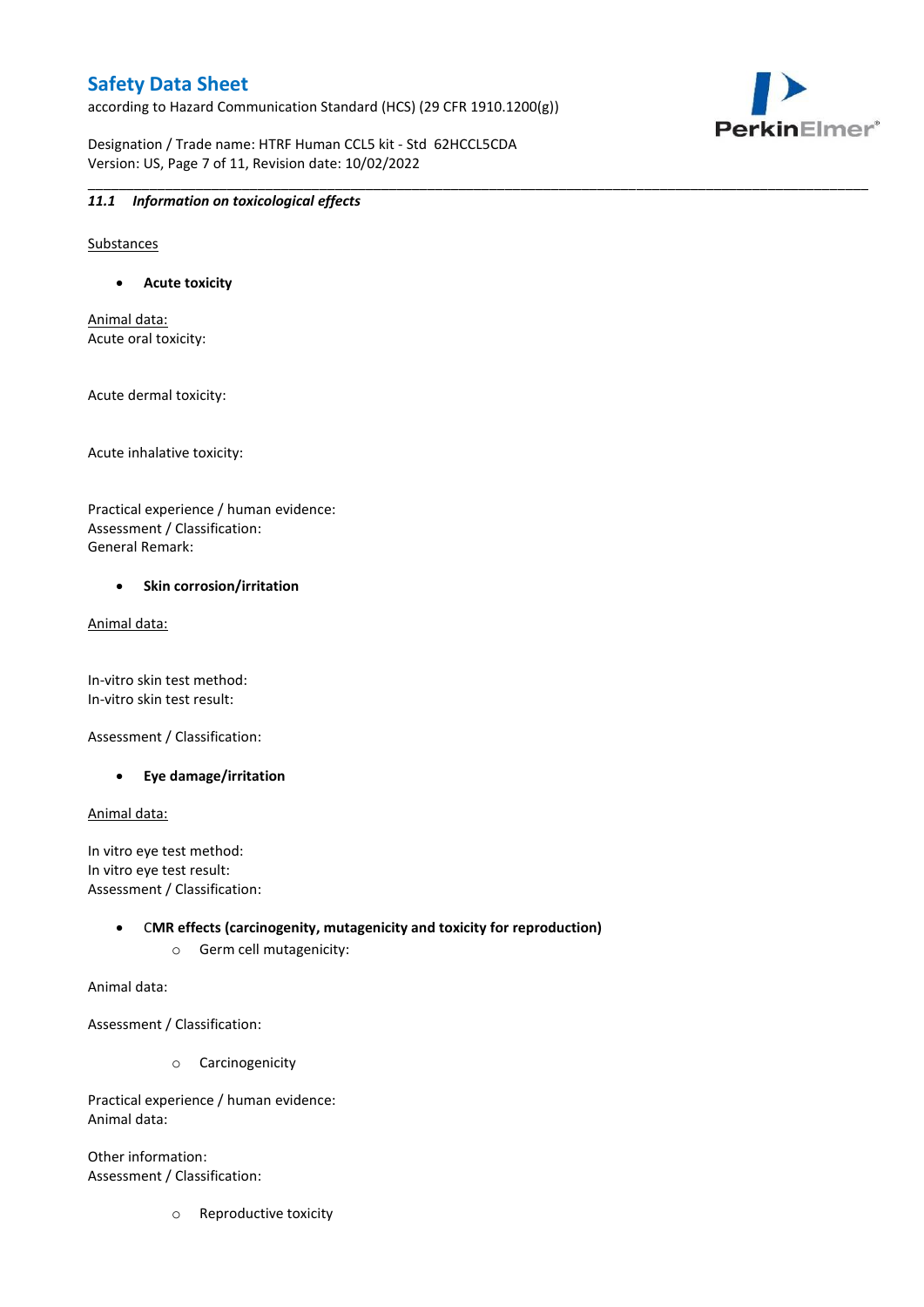according to Hazard Communication Standard (HCS) (29 CFR 1910.1200(g))



Designation / Trade name: HTRF Human CCL5 kit - Std 62HCCL5CDA Version: US, Page 8 of 11, Revision date: 10/02/2022

\_\_\_\_\_\_\_\_\_\_\_\_\_\_\_\_\_\_\_\_\_\_\_\_\_\_\_\_\_\_\_\_\_\_\_\_\_\_\_\_\_\_\_\_\_\_\_\_\_\_\_\_\_\_\_\_\_\_\_\_\_\_\_\_\_\_\_\_\_\_\_\_\_\_\_\_\_\_\_\_\_\_\_\_\_\_\_\_\_\_\_\_\_\_\_\_\_\_\_\_\_ Practical experience / human evidence: Animal data:

Other information: Assessment / Classification:

Overall assessment on CMR properties:

- **Specific target organ toxicity (single exposure)**
	- o STOT SE 1 and 2

Animal data:

Other information:

o STOT SE 3

Practical experience / human evidence:

Other information: Assessment / Classification:

#### **Specific target organ toxicity (repeated exposure)**

Practical experience / human evidence: Animal data:

Assessment / Classification: Other information

**Aspiration hazard**

Practical experience / human evidence: Experimental data: viscosity data: see SECTION 9. Assessment / Classification: Remark:

11.1.1 Mixtures No toxicological information is available for the mixture itself

## **Section 12 : Ecological information**

In case that test data regarding one endpoint/differentiation exist for the mixture itself, the classification is carried out according to the substance criteria (excluding biodegradation and bioaccumulation). If no test data exist, the criteria for mixture classification has to be used (calculation method); in this case the toxicological data of the ingredients are shown.

#### *12.1 Aquatic toxicity:*

Acute (short-term) fish toxicity

Chronic (long-term) fish toxicity

Acute (short-term) toxicity to crustacea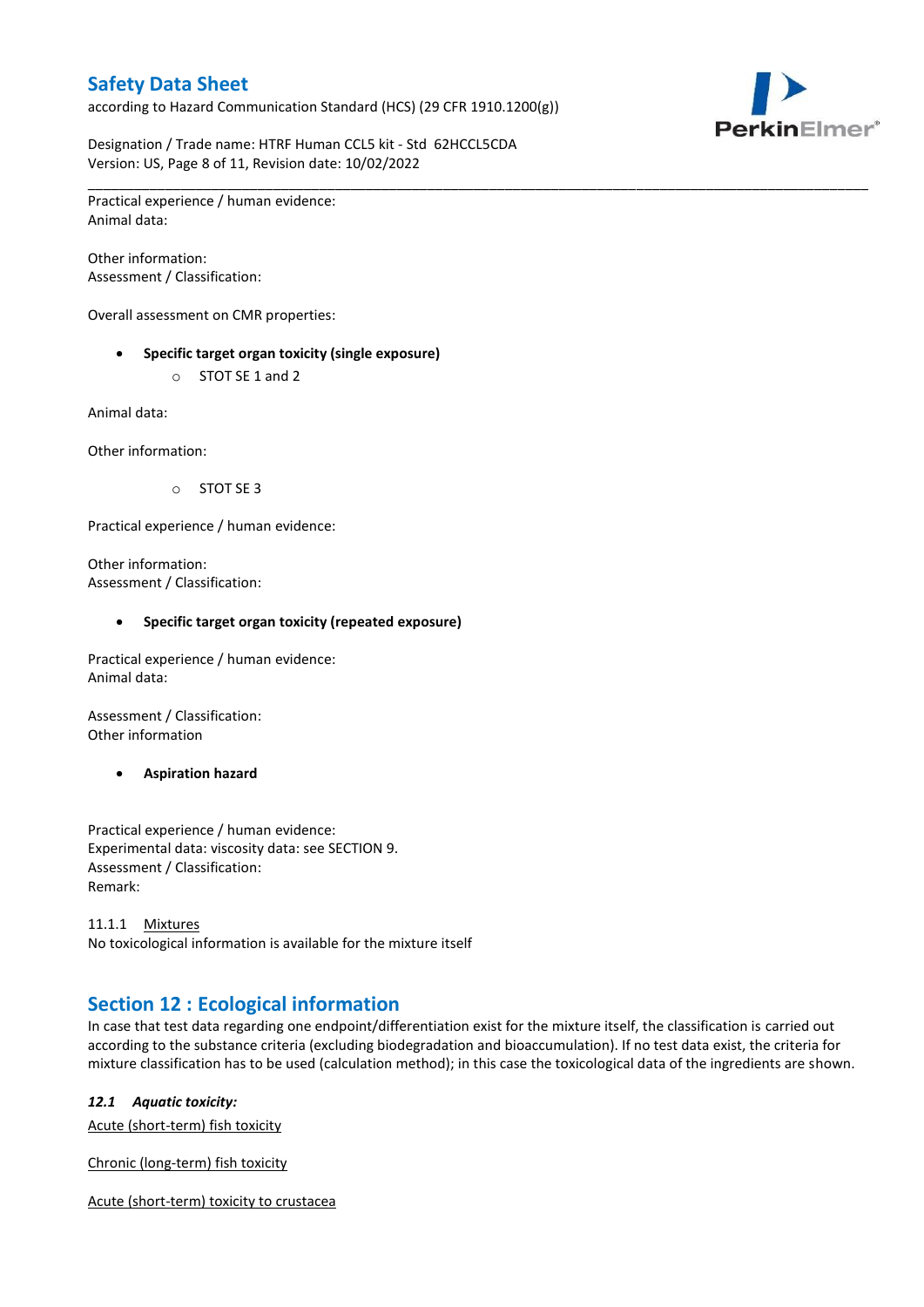according to Hazard Communication Standard (HCS) (29 CFR 1910.1200(g))

\_\_\_\_\_\_\_\_\_\_\_\_\_\_\_\_\_\_\_\_\_\_\_\_\_\_\_\_\_\_\_\_\_\_\_\_\_\_\_\_\_\_\_\_\_\_\_\_\_\_\_\_\_\_\_\_\_\_\_\_\_\_\_\_\_\_\_\_\_\_\_\_\_\_\_\_\_\_\_\_\_\_\_\_\_\_\_\_\_\_\_\_\_\_\_\_\_\_\_\_\_

Designation / Trade name: HTRF Human CCL5 kit - Std 62HCCL5CDA Version: US, Page 9 of 11, Revision date: 10/02/2022

### Chronic (long-term) toxicity to crustacea

Acute (short-term) toxicity to algae and cyanobacteria

Toxicity to microorganisms and other aquatic plants / organisms

Assessment / Classification:

### *12.2 Persistence and degradability* Biodegradation:

Abiotic Degradation:

Assessment / Classification:

#### *12.3 Bioaccumulative potential*

Bioconcentration factor (BCF):

#### *12.4 Mobility in soil*

- *12.5 Results of PBT and vPvB assessment*
- *12.6 Other adverse effects:*

Additional ecotoxicological information:

## **Section 13 : Disposal considerations**

#### *13.1 Waste treatment methods*

Waste treatment options: Dispose of waste according to applicable legislation. ;

Other disposal recommendations: Additional information:

## **Section 14 : Transport information**

#### ADR/RID/AND/IMDG/IATA

| UN No.                     |  |
|----------------------------|--|
| UN Proper shipping name    |  |
| Transport hazard class(es) |  |
| Hazard label(s)            |  |
|                            |  |
| Packing group              |  |

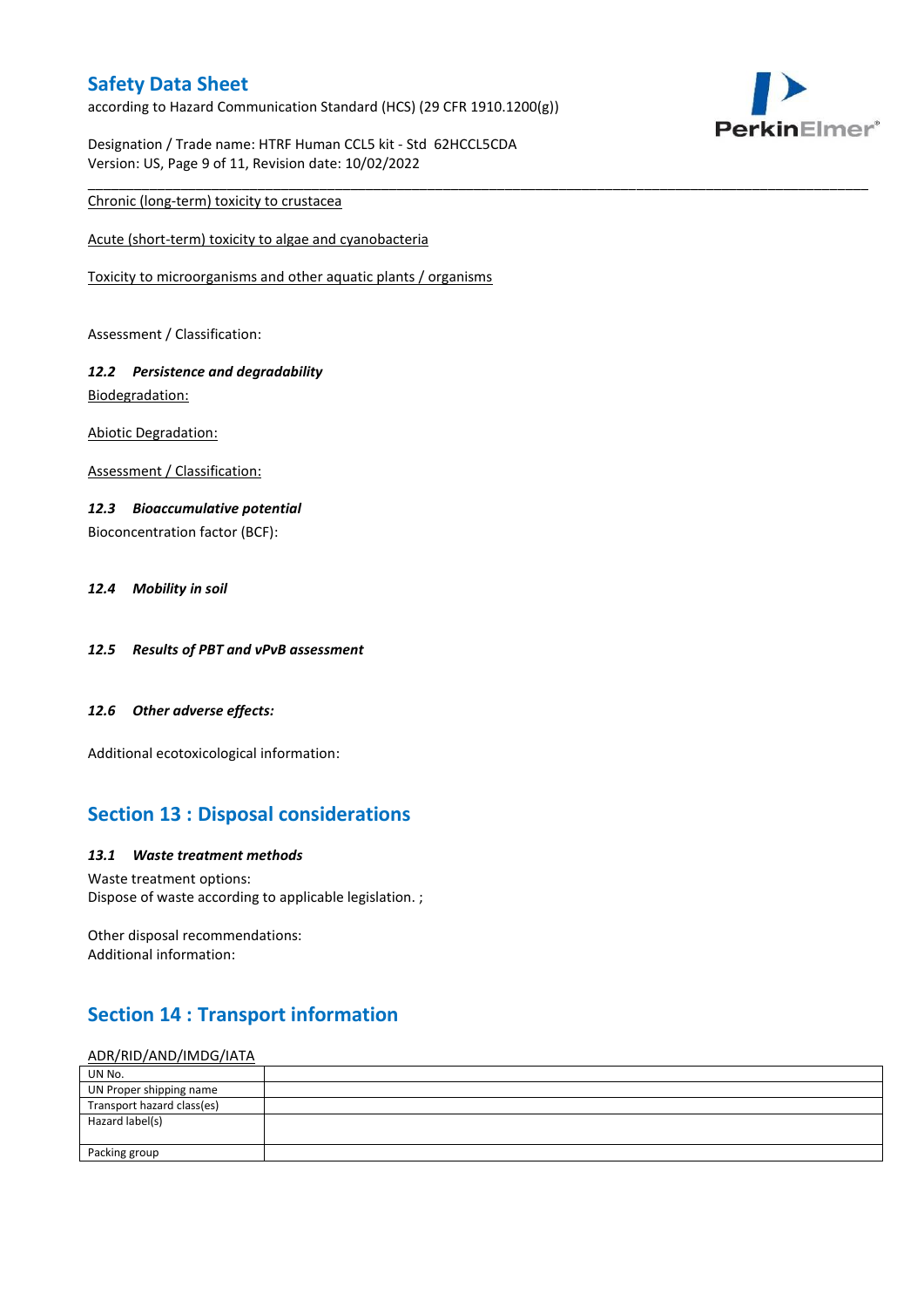according to Hazard Communication Standard (HCS) (29 CFR 1910.1200(g))



Designation / Trade name: HTRF Human CCL5 kit - Std 62HCCL5CDA Version: US, Page 10 of 11, Revision date: 10/02/2022

### *Transport in bulk according to Annex II of MARPOL 73/78 and the IBC Code*

\_\_\_\_\_\_\_\_\_\_\_\_\_\_\_\_\_\_\_\_\_\_\_\_\_\_\_\_\_\_\_\_\_\_\_\_\_\_\_\_\_\_\_\_\_\_\_\_\_\_\_\_\_\_\_\_\_\_\_\_\_\_\_\_\_\_\_\_\_\_\_\_\_\_\_\_\_\_\_\_\_\_\_\_\_\_\_\_\_\_\_\_\_\_\_\_\_\_\_\_\_

Land transport (ADR/RID) Classification code ADR: Special Provisions for ADR/RID:<br>
Limited quantities for ADR/RID: Excepted Quantities for ADR/RI Excepted Quantities for ADR/RID: Packing Instructions for ADR/RID: Special packing provisions for ADR/RID: Mixed packing provisions: Portable tanks and bulk containers Instructions: Portable tanks and bulk containers Special Provisions: ADR Tank Code: ADR Tank special provisions: Vehicle for tank carriage:  $S$  Special provisions for carriage Packages: Special provisions for carriage Bulk: Special provisions for carriage for loading, unloading and handling: Special Provisions for carriage Operation: Hazard identification No: Transport category (Tunnel restriction code): Sea transport (IMDG) Marine Pollutant: Subsidiary risk(s) for IMDG: Packing provisions for IMDG: Limited quantities for IMDG: Packing instructions for IMDG: IBC Instructions: IBC Provisions: IMO tank instructions: UN tank instructions: Tanks and bulk Provisions: EmS : Stowage and segregation for IMDG: Properties and observations: Inland waterway transport (ADN) Classification Code ADN: Special Provisions ADN: Limited quantities ADN: Excepted quantities ADN: Carriage permitted: Carriage permitted: Provisions concerning loading and unloading: Provisions concerning carriage: Number of blue cones/lights: Remark: Air transport (ICAO-TI / IATA-DGR) Subsidiary risk for IATA: Excepted quantity for IATA: Passenger and Cargo Aircraft Limited Quantities Packing Instructions: Passenger and Cargo Aircraft Limited Quantities Maximal Net Quantity : Passenger and Cargo Aircraft Packaging Instructions : Passenger and Cargo Aircraft Maximal Net Quantity : Cargo Aircraft only Packaging Instructions : Cargo Aircraft only Maximal Net Quantity :

ERG code: Special Provisions for IATA:

# **Section 15 : Regulatory information**

#### *15.1 Safety, health and environmental regulations/legislation specific for the substance or mixture*

#### *15.2 Chemical Safety Assessment:*

For the following substances of this mixture a chemical safety assessment has been carried out :